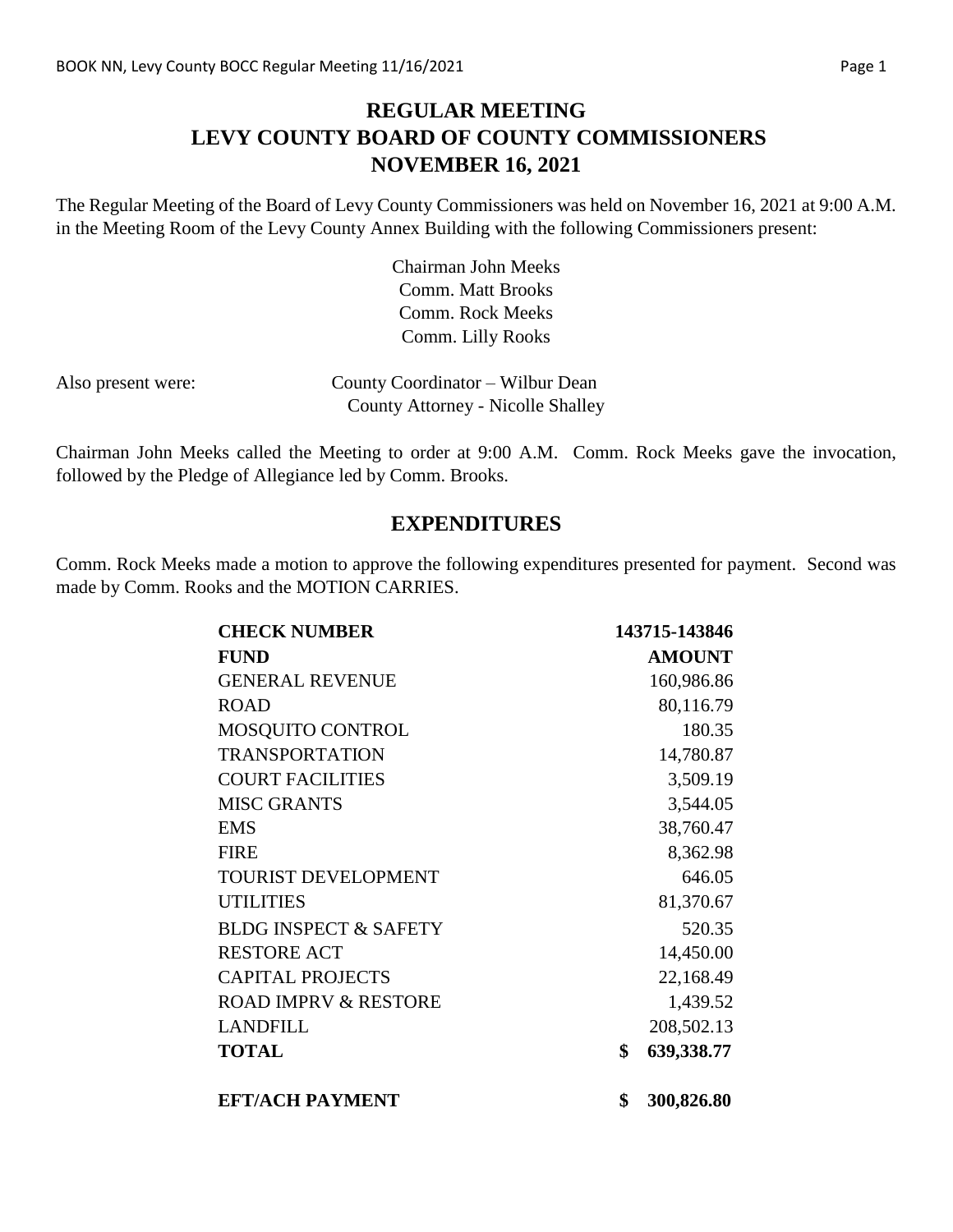### **MINUTES**

The minutes for the Regular/Budget Meeting held August 17, 2021 were presented for Board approval.

Comm. Rooks made a motion to approve the minutes for the Regular/Budget Meeting held August 17, 2021 as presented. Second was made by Comm. Rock Meeks and the MOTION CARRIES.

### **AGENDA ADDITIONS, DELETIONS, MODIFICATIONS**

Comm. John Meeks

Comm. Brooks made a motion to approve the agenda with the change as stated by Comm. John Meeks. Second was made by Comm. Rock Meeks and the MOTION CARRIES.

## **NATURE COAST BUSINESS DEVELOPMENT COUNCIL**

George Buckner, III

Requesting Board approval of the appointment of Dan Vaudreuil of ANCorp to fill a Board Member position representing the Private Sectors Appointment, which would fill a currently vacant position on the Nature Coast Business Development Council.

Comm. Brooks made a motion to approve the appointment of Dan Vaudreuil to the vacant position on the Nature Coast Business Development Council as requested. Second was made by Comm. Rock Meeks and the MOTION CARRIES.

Mr. Buckner introduced the new Director for the Nature Coast Business Development Council, Scott O'Steen.

#### **PUBLIC COMMENT**

The following citizens spoke in opposition of the Northern Turnpike extension route coming through Levy County:

| Diane Garte           | <b>Brenda Ayers</b>  |
|-----------------------|----------------------|
| Robbie Blake          | <b>Harriet Jones</b> |
| <b>Tobias Pardue</b>  | Linda Evans          |
| Laura Catlett         | Dottie Hydue         |
| <b>Brandon Peters</b> | Sallie Ann Collins   |
| <b>Renate Cannon</b>  | Amy Ansel            |
| <b>Brian Love</b>     | <b>Johnny Smith</b>  |
| Scott O'Steen         |                      |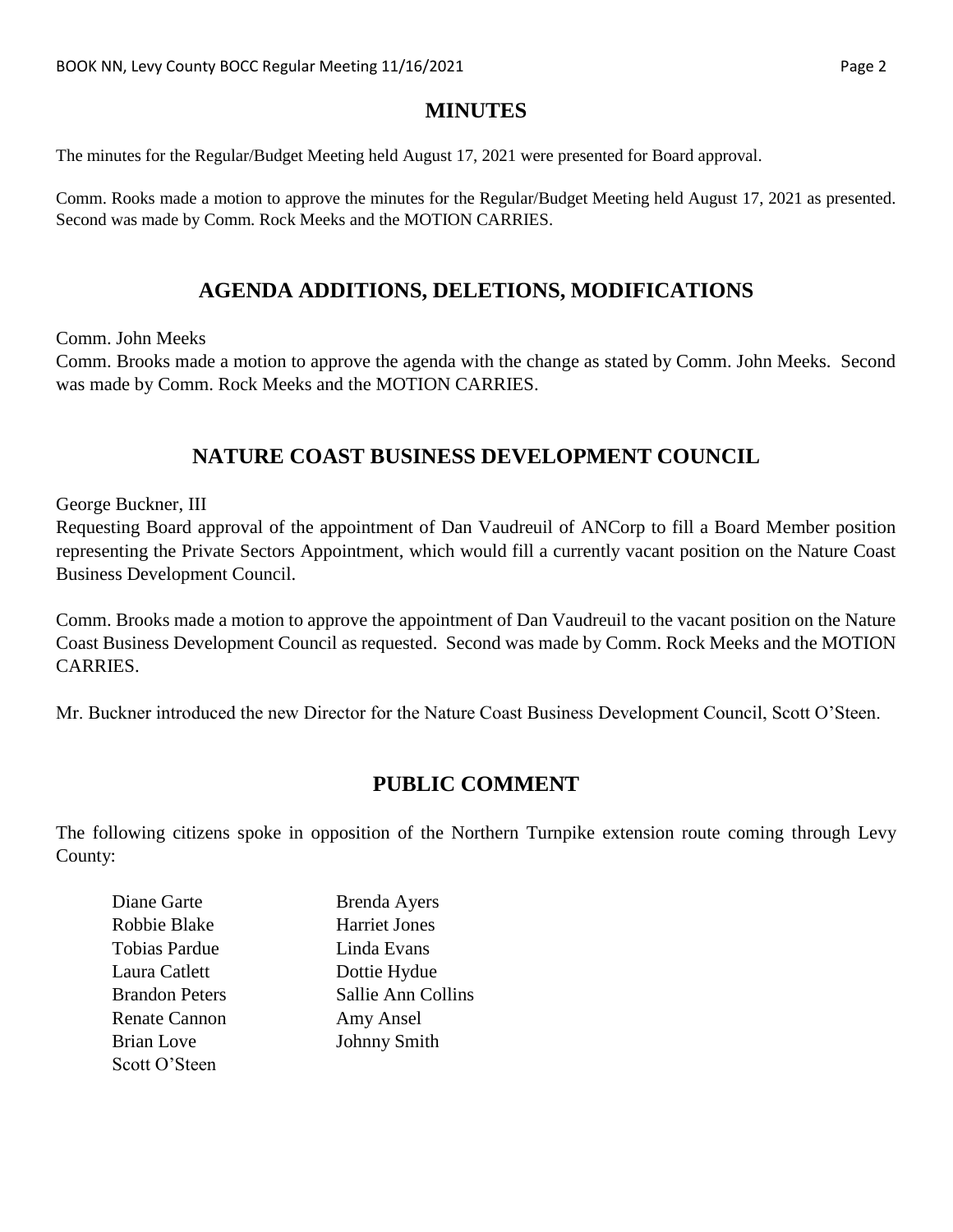Comm. John Meeks stated the Commissioners were made aware of the most recent developments regarding the Northern Turnpike extension route on Friday at 4:00 P.M. and have been provided with no information from DOT. Comm. John Meeks stated he will request a representative from MCORES be present at the next Board meeting.

Comm. Rooks made a motion to have a letter prepared stating Levy County's opposition to the Northern Turnpike coming through Levy County, as the latest maps show, including the Chairman's signature and send this to our Representatives in Tallahassee. Second was made by Comm. Brooks and the MOTION CARRIES.

# **CLERK OF COURT & COMPTROLLER**

Jared Blanton, Finance Officer

A. Requesting Board approval of Resolution 2021-141, amending the Final FY 2021 Budget amount from 99,604,921 to \$121,152,427.

Comm. Brooks made a motion to approve Resolution 2021-141 as requested. Second was made by Comm. Rooks and the MOTION CARRIES.

B. Mr. Blanton gave a Levy County investment update to the Board for FY 2021.

# **DEPARTMENT REPORTS**

# **COUNTY COORDINATOR**

#### Wilbur Dean

A. Second presentation of the re-districting options for Levy County, with citizen input from the five (5) community meetings held. Requesting the Board to choose one of the five (5) options (A, A1, B, C, D). The School Board made a recommendation on November 9, 2021 to choose Option A1 and to also match the Commissioner district numbers. John Gilreath, with DRMP participated by phone.

Comm. Rock Meeks made a motion to choose Option A1 of the Redistricting options for Levy County from the five (5) options. Second was made by Comm. Brooks and the MOTION CARRIES.

# **EMERGENCY MANAGEMENT**

Leatha Keen, representing John MacDonald, Director

Requesting Board ratification of Emergency Declarations 2021-132, 2021-138, 2021-140 and 2021-142 extending the Local State of Emergency for the Covid-19 Pandemic.

Comm. Brooks made a motion to ratify Emergency Declarations 2021-132, 2021-138, 2021-140 and 2021-142 as requested. Second was made by Comm. Rooks and the MOTION CARRIES.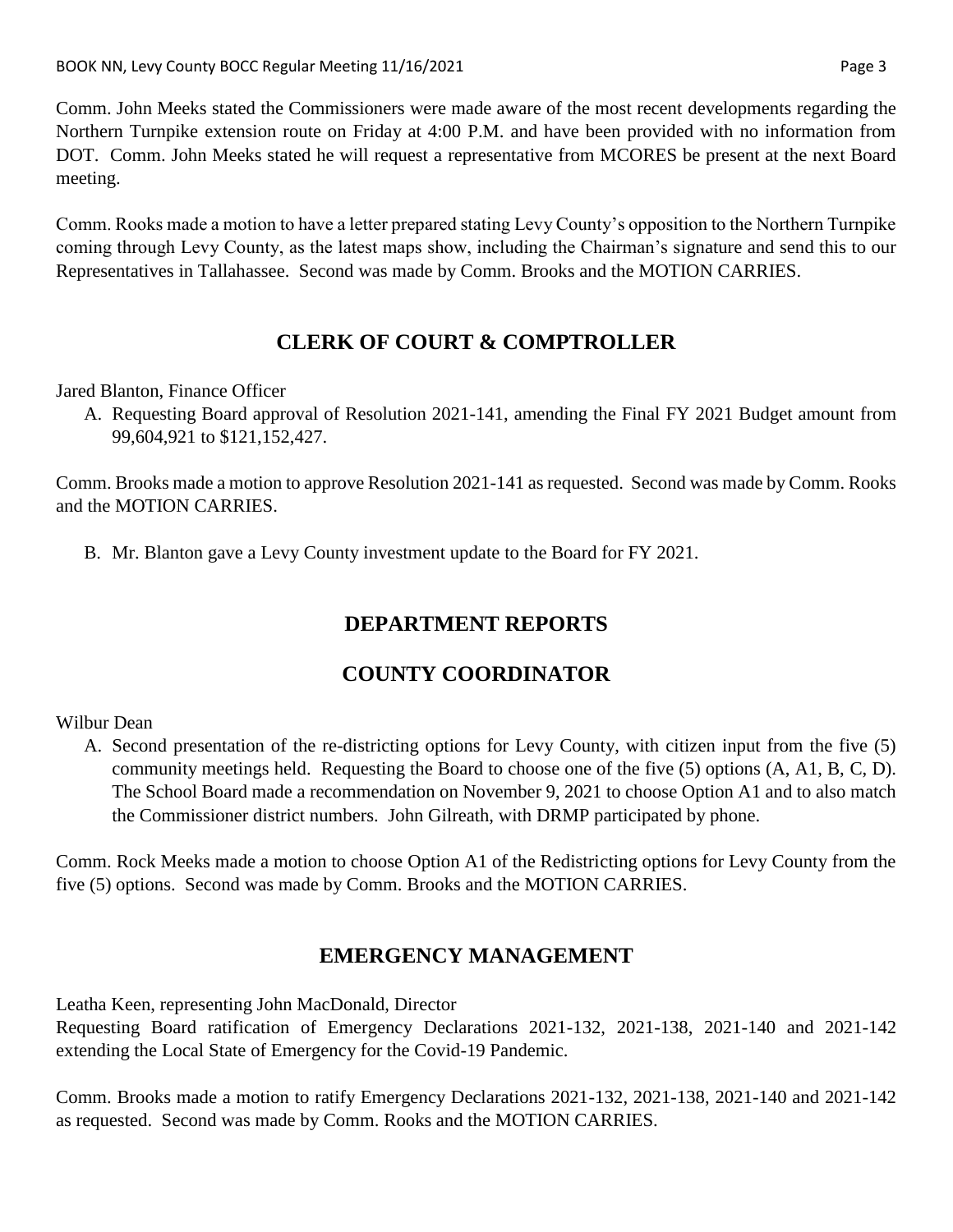### **PROCUREMENT**

Alicia Tretheway, Coordinator

- A. Fiscal Year 2021 update for Project 500 (Levy County Government Center Repairs/Renovation). The total spent for FY 21 was \$305,677.77.
- B. Requesting Board approval of Task Assignment Agreement No. 2021-7 between Levy County and AE Engineering for Construction Engineering and Inspection (CEI) Services for CR 330. This project is funded by FDOT in the amount of \$3,500,000.

Comm. Brooks made a motion to approve Task Assignment Agreement No. 2021-7 as requested. Second was made by Comm. Rock Meeks and the MOTION CARRIES.

## **TRANSIT**

Connie Conley, Director Requesting Board approval to donate a 2013 Chevrolet passenger bus to the Levy ARC.

Comm. Brooks made a motion to approve the donation of a 2013 Chevrolet passenger bus to the Levy ARC as requested. Second was made by Comm. Rock Meeks and the MOTION CARRIES.

# **COUNTY ATTORNEY**

Nicolle M. Shalley

Requesting Board approval of the Continuing Legal Services Agreement with Nabors, Giblin & Nickerson, P.A. This Agreement will replace and supersede the existing Agreement for the Interim County Attorney Services with Nabors, Giblin & Nickerson, P.A.

Comm. Rooks made a motion to approve the Continuing Legal Services Agreement with Nabors, Giblin & Nickerson, P.A. as requested. Second was made by Comm. Rock Meeks and the MOTION CARRIES.

# **PUBLIC COMMENTS**

An email from Sarah Shepherd opposing the Northern Turnpike extension through Levy County was read into public record.

Dottie Hydue inquired if a replacement would be appointed to replace Commissioner Joyner. Comm. John Meeks responded they have not been notified of a replacement for this or the Property Appraiser's position.